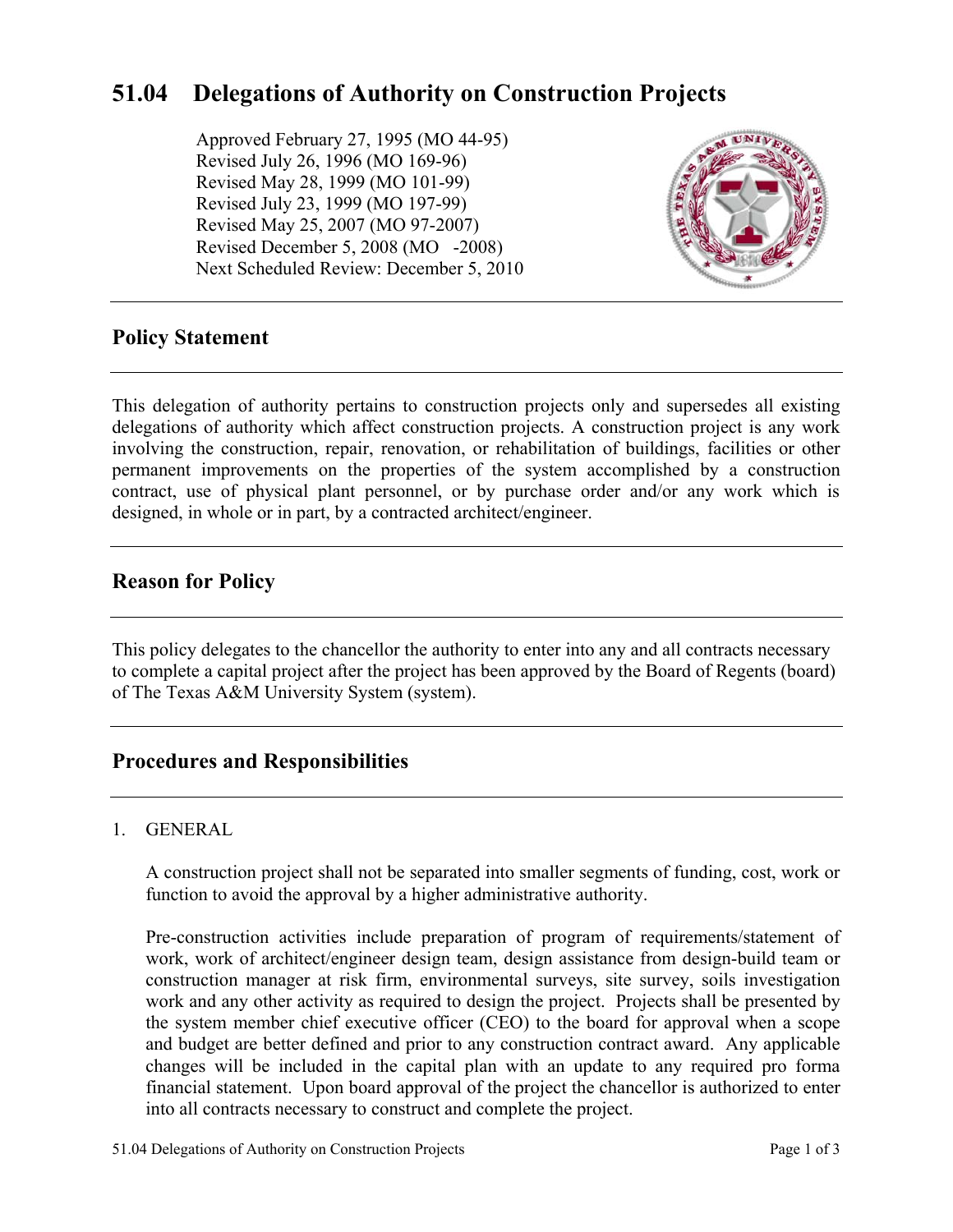For any capital project funded with gift funds, the system member must have 50% of the gift funds in hand and another 25% in pledges before approval for construction on the project is received. For any funds not in hand, an unrestricted source of funds must be identified to pay for the project or for the repayment of debt prior to approval for construction.

All auxiliary enterprise construction projects will be presented to the chancellor prior to the approval for construction and will include 1) a pro forma income statement to the final maturity of the associated debt issued or twenty (20) years, whichever is longer; and 2) if a project is supported by an on-going enterprise, income statements from the associated operations for that enterprise for the last three (3) years.

### 2. MAJOR PROJECTS

Major projects are defined as projects for the construction of new buildings, facilities or other permanent improvements and additions to buildings, facilities or other permanent improvements with scopes of \$1,000,000 or more in cost, and projects for the repair, renovation or rehabilitation of existing buildings, facilities or other permanent improvements with scopes of \$2,000,000 or more in cost. Major projects will be administered by Facilities Planning and Construction.

#### 3. MINOR PROJECTS

Minor projects are defined as projects for the construction of new buildings, facilities or other permanent improvements and additions to buildings, facilities or other permanent improvements that are less than \$1,000,000 in cost, and projects for the repair, renovation or rehabilitation of existing buildings, facilities or other permanent improvements that are less than \$2,000,000 in cost. With respect to such minor construction and rehabilitation projects, the chancellor, or designee, is hereby authorized to:

- (a) Appropriate funds to provide project funding;
- (b) Select and contract with architect/engineer design teams, design-build teams and construction manager at risk firms;
- (c) Award, execute and administer contracts;
- (d) Perform any actions necessary to complete construction and rehabilitation; and
- (e) Subdelegate any or all provisions of this delegation and report such subdelegations to the board in accordance with System Policy *25.07, Contract Administration*. The chancellor or System Offices designee, specifically reserves the authority to appropriate funds from debt proceeds.

#### 4. SUPPLEMENTAL APPROPRIATIONS

 The chancellor, or designee, is hereby authorized to appropriate additional funds, in varying amounts, only after a construction contract has been awarded, to provide supplemental funding for construction projects in progress, provided the supplemental appropriations do